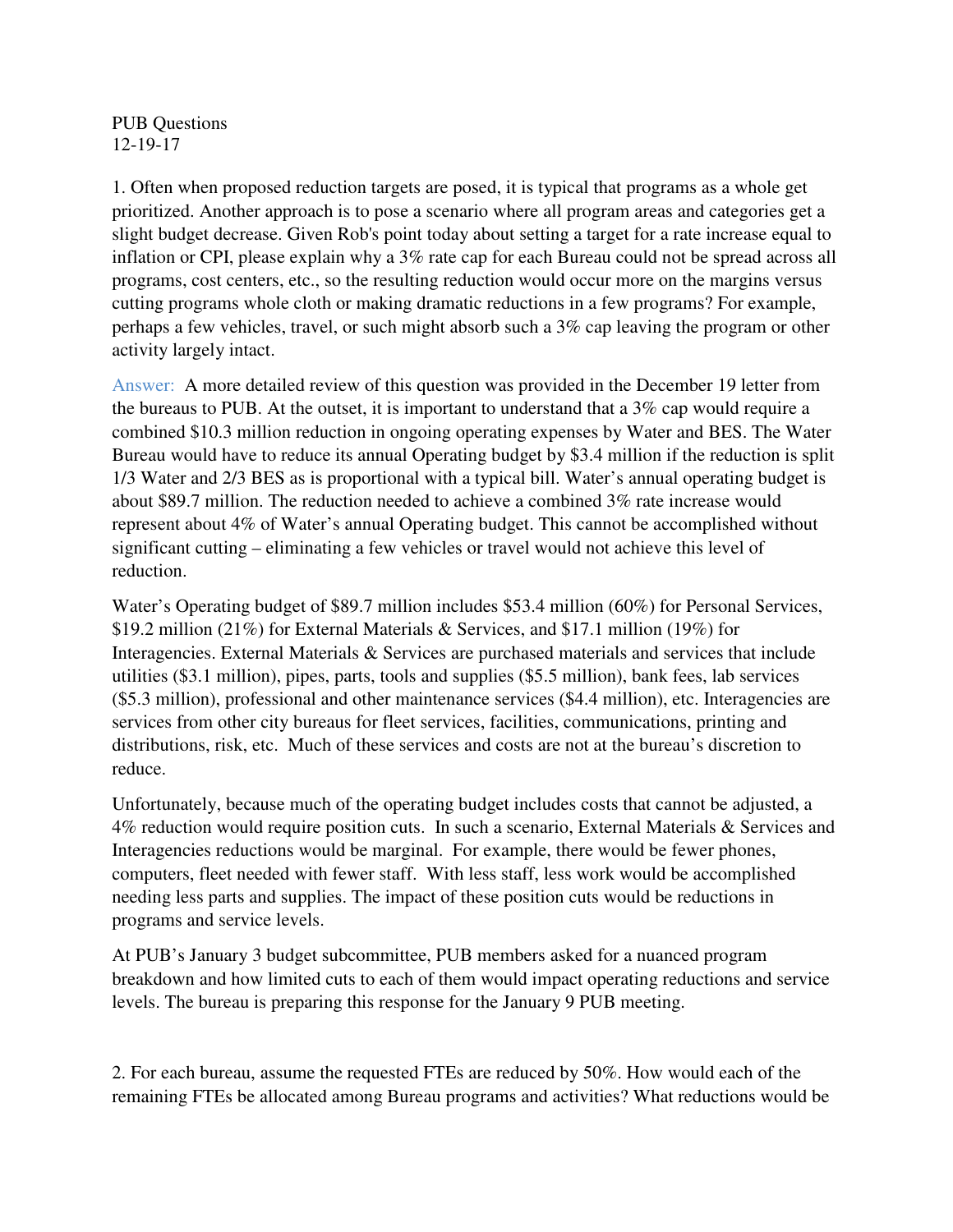made to programs/activities in 2018/19 for those programs that don't receive the new FTEs? Which activities might still be continued using temporary contract labor instead of adding city FTE?

Answer: PWB is requesting a total of 21 new positions. If PWB was authorized to include 11 positions, the positions would be allocated in the order of the priority ranking of the decision packages – 7 positions in the Water Treatment package and 4 positions in the Unidirectional Flushing package. The impact of the 10 positions that the bureau does not receive funding or approval on are as described in the decision packages. The Public Works Inspectors would continue to be contracted. Some contracted services will also continue to provide technical writing assistance but likely not all technical writing needs will be contracted or met.

The positions cannot be 'stretched' because the filtration regulatory environment requires work to proceed on a nine-year, nine-month schedule. Authorizing the positions now is necessary to direct planning and decision-making to meet that schedule. If any of the FTEs are cut, it means work in other areas beyond filtration would be cut, delayed or shifted elsewhere.

Likewise, the flushing positions are necessary to achieve the benefits of the corrosion and filtration treatment in the distribution system.

These two programs are driven by new regulatory compliance requirements beyond the control of the bureau. Fulfilling these requirements does not eliminate the need for the other requested decision packages.

3. The capital plan presented to the board included a long-term plan to incorporate the seismic resiliency work over 30 years instead of the state deadline of 50 years. Please explain why the bureau would chose to accelerate this work and how the funding requirements and rate impacts would differ between the 30-year and 50-year plans. What are the trade-offs between the two timelines?

Answer: The proposed seismic resiliency improvements are pre-disaster mitigation to reduce the risk to the population and speed recovery in the event of a hazard event. A more assured water supply will maintain regional viability following the disaster. Currently, the area served by PWB annually generates over \$50 billion in Gross Regional Product, and FEMA estimates the value of water service at over \$103/person per day. The water supply is a critical component of the infrastructure that needs to be in place to maintain economic activity. Hydraulic analysis of the backbone system shows that the existing system is unable to meet the service goals following a Mw 9.0 CSZ earthquake, and could potentially drain within minutes following the earthquake, due to the large number of predicted repairs to the system. The risk of stretching the seismic program out to 50 years is that the earthquake could occur before the work is complete.

The attached CIP presentation (slide 22) illustrates the percent difference between completing at a 30 or 50-year rate. The slide shows that the work will only be about 40% complete in 30 years at the 50-year rate. If the improvements are developed over a 50-year horizon the benefits of the mitigation will not be realized until nearly all the improvements are complete. For the 30-year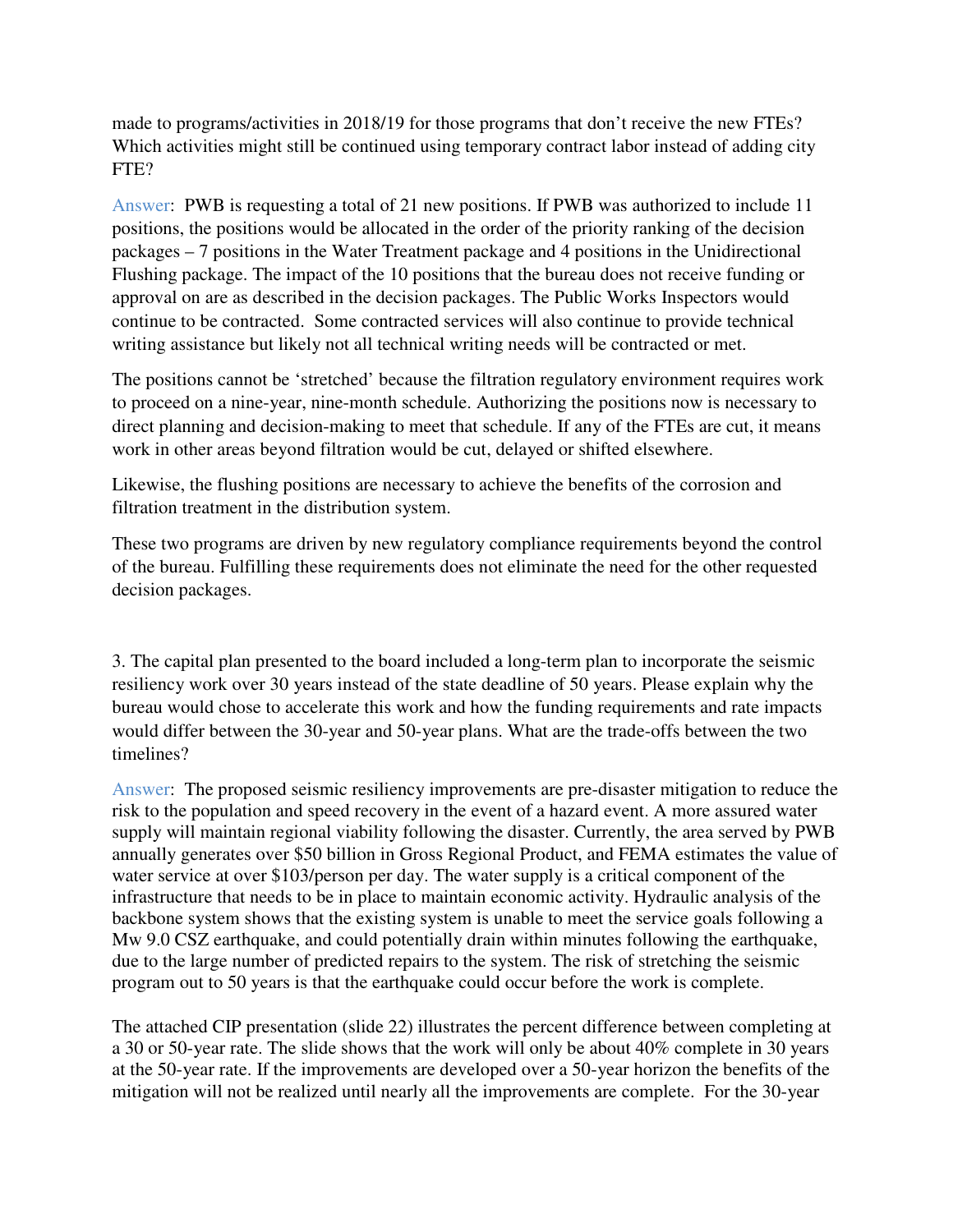completion, the average spending is \$33.3 million a year between 2023 and completion in 2046, while the 50-year plan averages about \$18.2 million a year between FY 2023 and 2065. The rate difference is roughly 0.5% to 1% each year.

4. The capital plan also included two paths related to the failure rate of the distribution mains and the bureau's investment in replacement. Please provide an updated analysis of the impact on failure and sustainability of the system if the increased investment in the program were to be delayed until 2030.

Answer: Because of need to comply with the new filtration treatment requirements, the current proposal does **not** significantly increase footage of main repair. There are approximately 140 additional breaks per year in 2030 expected by keeping the rate of replacement constant. This results an additional \$232,000 per year O&M increase above what would be forecast if the pipe replacement rate was doubled. This is depicted with the difference in height of the blue bars in 2030 (slide 18), about 40 additional breaks per year between the two replacement rates.

By not increasing the rate replacement sooner, more than double the current replacement will be required between years 2030 and 2040 to begin to stabilize the number of expected annual break repairs.

Staff Requests/Decision Packages

5. Please provide job descriptions as available for the newly requested positions.

Answers: See attached.

Financial Assistance Expansion

General Comments and Questions:

• We still need a clearer picture of what it will cost, total rate impact, and what level of service/outreach it will provide.

6. The audit raised several questions about the connection between customer data and assistance provided. How did data about customers inform this request? How does this package address the equity concerns raised in the audit that using an across the board assistance amount (currently \$150) regardless of the size of the bill or household, provides inequitable assistance? Has the bureau considered a percent of bill discount instead? Has the bureau done an analysis as to how this would change the assistance provided to individual customers and the effect on foregone revenue?

Answer: The audit recommended the bureau analyze existing data to inform any decision on potential modifications to the existing or expanding program. Although PWB already analyzes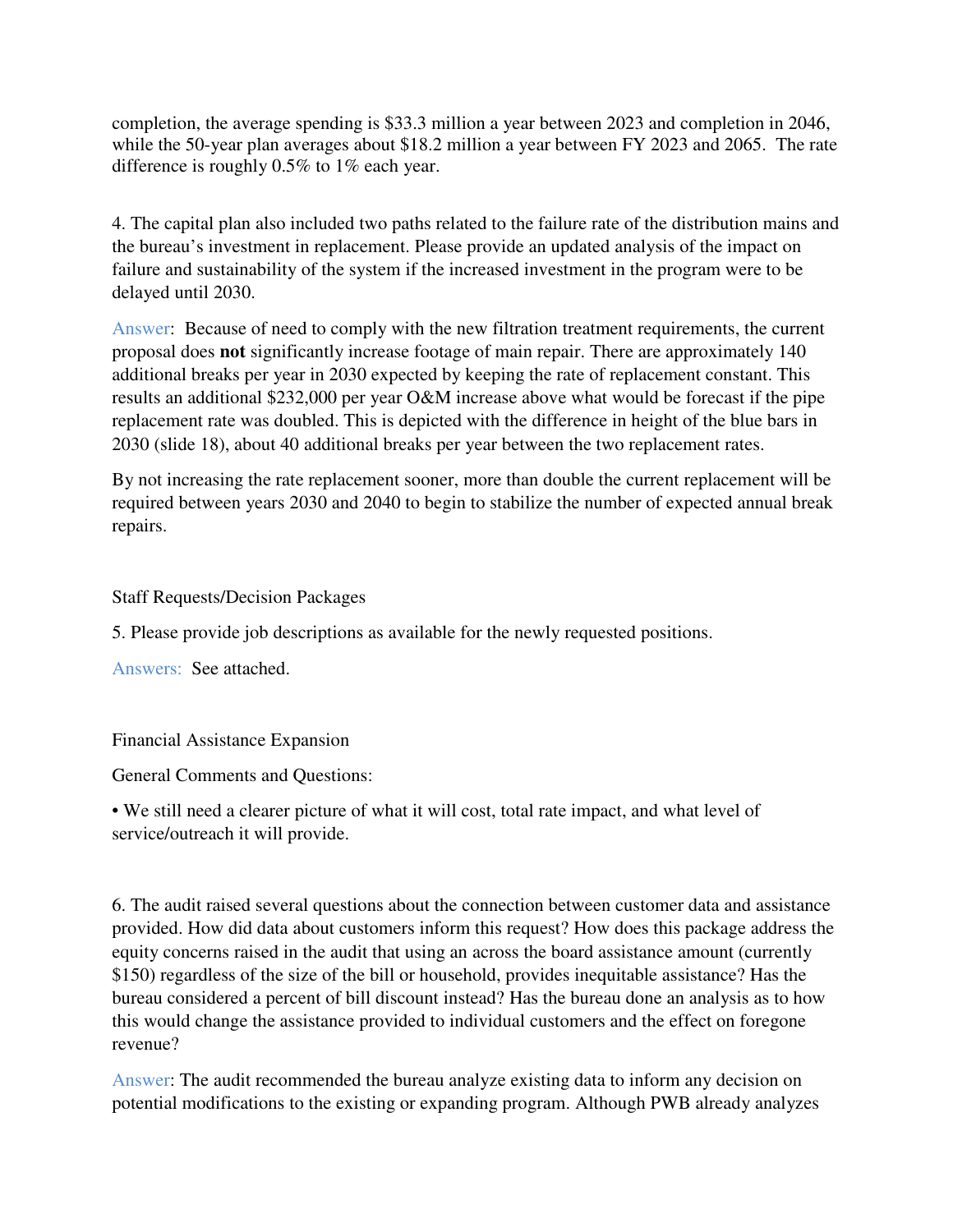its data, the focus has been on the type of account as opposed to the individuals making up that category. For example, the bureau would consider how many accounts went to shut off in a particular category such as single family, multifamily or commercial accounts. PWB is pleased that the number of overall shut offs are trending down. With the additional proposed staff the bureau anticipates the capacity to do a deeper analysis of not only the broader category of a type of account that is being shut off but also the makeup of that account. For example, is this a firsttime shut off or has the account been shut off multiple times; if the customer participates in the low-income program what is their level of income, etc. The focus will be trying to identify what the hurdles are to avoiding shutoff and what, if anything, PWB can do to lower them.

In the past, the bureau has considered a percent discount based on individual consumption versus a discount based on typical consumption. The bureau concluded at the time that a percent discount does not support the bureau's commitment to encouraging conservation. The bureau has not done an analysis on how this would affect foregone revenue as this was not the direction the bureau chose to take. By creating a dedicated low-income team, staff will be able to take a new look at many low-income program alternatives.

7. The audit also recommended that the bureau take steps to ensure that general information about payment assistance is easy to find and understandable. How are those concerns being addressed?

Answer: Although there are several locations online to find information on the bureau's financial assistance program, the audit specifically recommended that the bureau provide the link on its main page. This was completed upon release of the audit. The bureau has asked BTS to make changes to the city's general sites as well. The bureau is also creating an online application process. The application has been revised to make it easier to read and understand, as well as translated it into multiple languages spoken within the Portland community. The bureau has increased community outreach, mailers, and staff training. The requested positions will be tasked with reviewing data on how customers access programs to best invest in further outreach methods.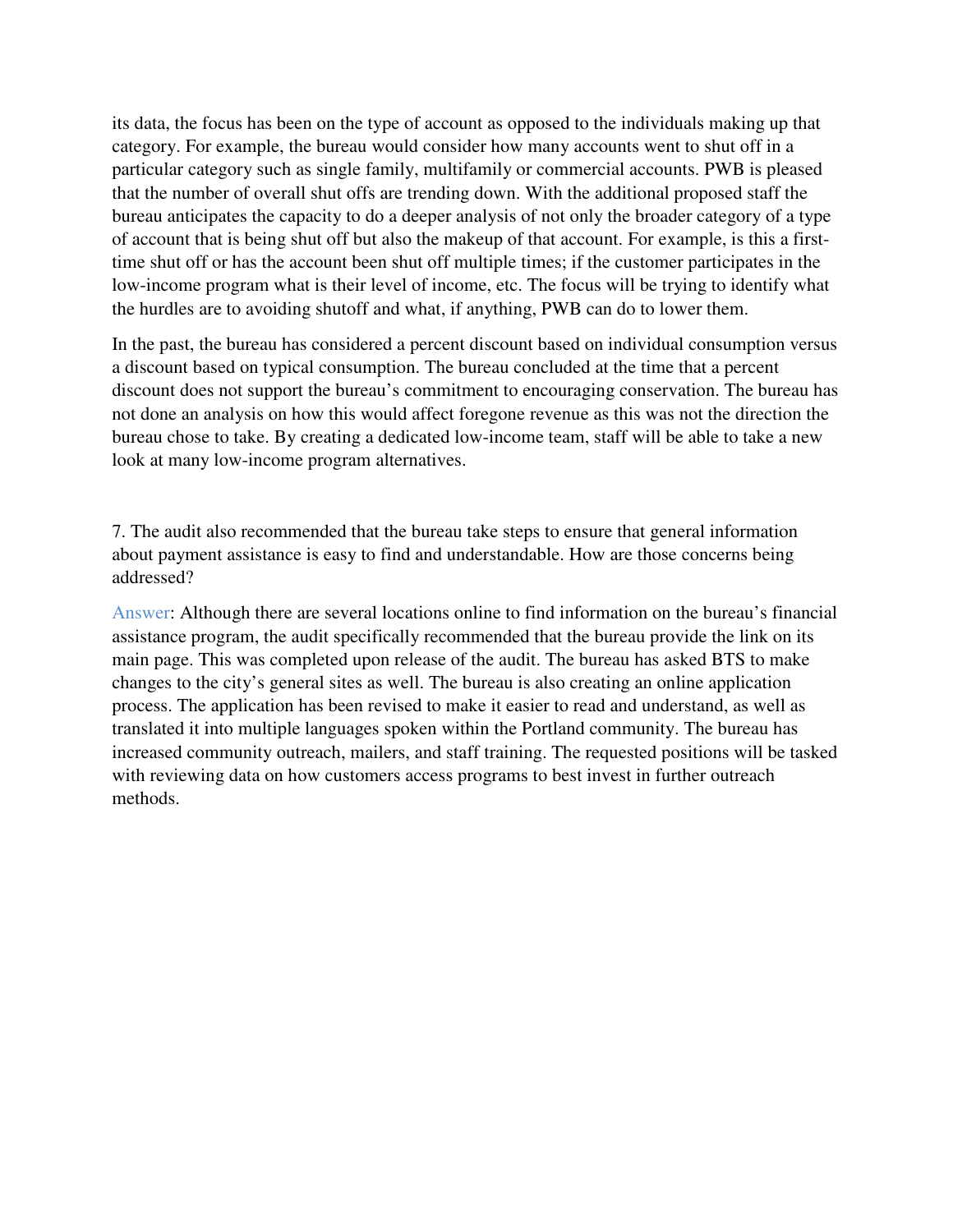8. For the items that included estimates of cost provided at the subcommittee meeting, were those total costs or only costs to the Water Bureau? If the costs were the Water Bureau portion, what is the BES cost for each item?

|                |                                                        | Water                           |           |                                                             | <b>BES</b>                      |           |                                                                    |
|----------------|--------------------------------------------------------|---------------------------------|-----------|-------------------------------------------------------------|---------------------------------|-----------|--------------------------------------------------------------------|
|                |                                                        | FY17 Actual<br><b>Discounts</b> | Cost      | FY19<br><b>Discounts</b><br>Funded by<br>Other<br>Customers | FY17 Actual<br><b>Discounts</b> | Cost      | <b>FY19</b><br><b>Discounts</b><br>Funded by<br>Other<br>Customers |
| $\overline{A}$ | Service<br>Team                                        |                                 | \$182,000 |                                                             |                                 |           |                                                                    |
| <b>B.</b>      | Crisis<br>Voucher<br>Increase<br>(3,000)<br>customers) | \$179,400                       |           | \$120,000                                                   | \$179,400                       |           | \$420,000                                                          |
| C.             | Income<br><b>Guidelines</b><br>at Local<br>levels      | \$1,319,061                     |           | \$324,900                                                   | \$2,363,892                     |           | \$588,000                                                          |
| D.             | <b>New</b><br>Discount for<br>Extremely<br>Low Income  | \$0                             | \$200,000 | \$457,000                                                   | \$0                             |           | \$825,000                                                          |
| E              | Multi-<br><b>Family Rent</b><br>Assistance             | \$0                             | \$200,000 |                                                             | \$0                             | \$400,000 |                                                                    |
|                | Total LINC &<br>Crisis<br>Vouchers                     | \$1,511,596                     |           | \$901,900<br>$(+60%)$                                       | \$2,543,292                     |           | \$1,833,000<br>$(+72%)$                                            |

Answer:

# **A) Low Income Service Teams**

9. What is the current call load of the customer service staff?

Answer: The Call Center averages 1,000 calls per day for 190,000 accounts (representing 640,000 customers). The expectation is that Call Center staff can answer any question posed of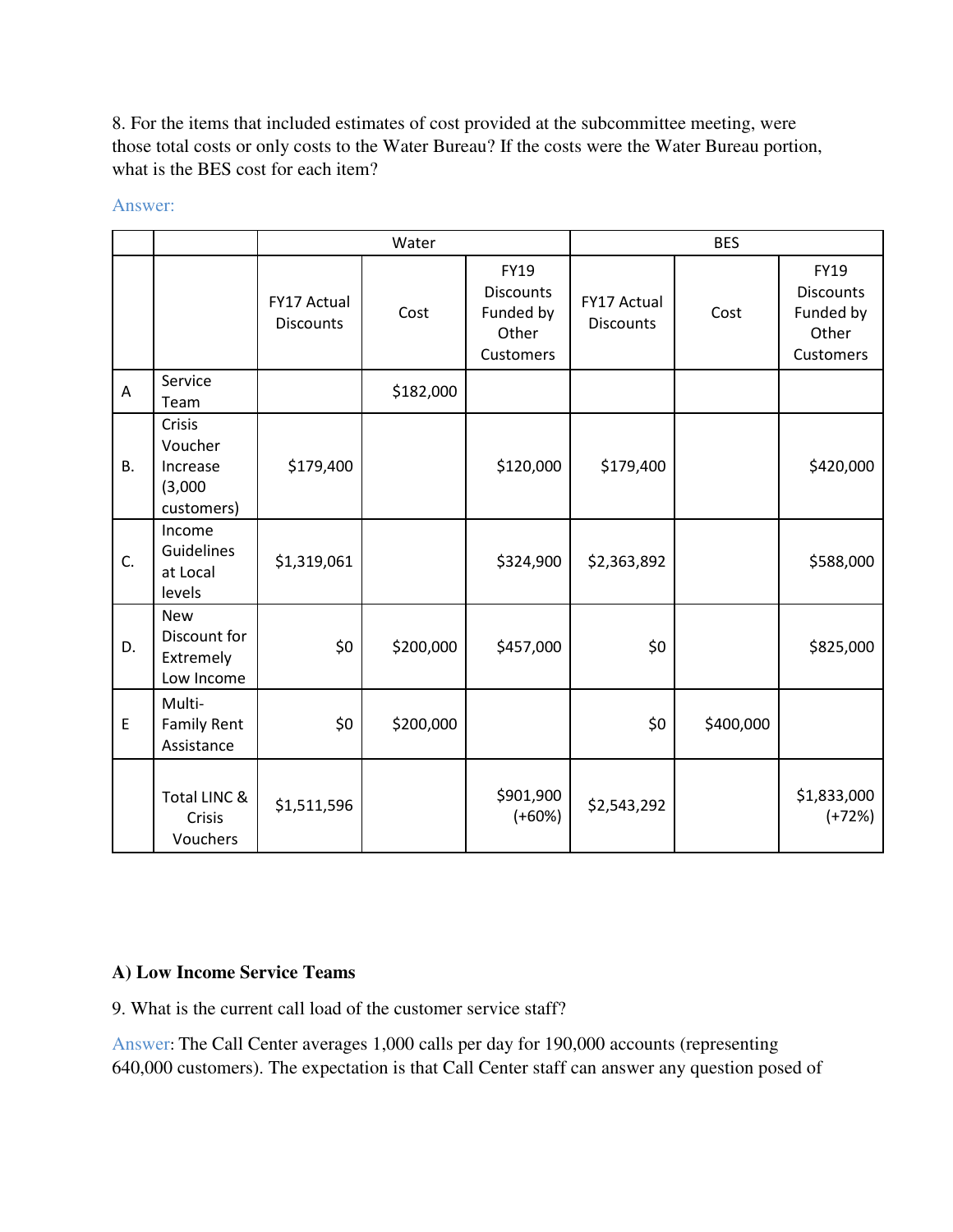them or know where to direct callers. The Call Center performs other duties as well such as work return mail and answering mail and email inquiries.

10. What is the estimate of the percent of those calls that would be transferred to the low-income service team?

Answer: There are too many variables to be able to answer this question succinctly. Customers typically do not call for just one reason within a single phone call. A typical call could start out with "why is my bill so high", transition to "I need a payment arrangement" and ultimately resolve as a low-income qualification conversation. That single call could be correctly classified as a billing question call, a payment arrangement call or a LINC call. The current system does not specifically distinguish between the varying elements of each call and capture that data.

In addition, if the only change that took place was transferring existing low-income customers with no program enhancement to two other employees the percentage would be very small. The goal of the changes to the Low-Income program is to increase the level of participation which would increase the low-income related call volume. The importance of these positions is not the handling of the initial inbound calls, but rather the level of service the bureau can provide once staff have identified an eligible customer.

11. What is the basis for recommending two new FTE rather than dedicating existing staff?

Answer: There will be a different level of expectation for the two new positions. While existing staff is required to know a certain level of information about a wide variety of Water Bureau topics, the new staff will have significantly specialized knowledge of the bureau's low income services and function as a decided resource to customers. In hiring, the bureau will look for candidates with expertise and experience working with underserved populations, seniors, and low-income populations.

This design is analogous to Customer Service staff answering basic questions about water quality issues but transferring customers to the bureau's dedicated water quality water line if they request more substantial or in-depth information. In addition to providing low-income customer support, the two new FTE will be responsible for working with community partners, performing data analysis, and other responsibilities.

12. If 2 new staff are approved, why would the exiting number of customer service-staff need to remain the same with decreased work-load?

Answer: The Water Bureau has 190,000 accounts. The LINC Program has fewer than 10,000 participants. To transfer these calls from the Call Center to a LINC group is not a question of volume but rather a question of quality time available to solve more complicated and timeconsuming issues.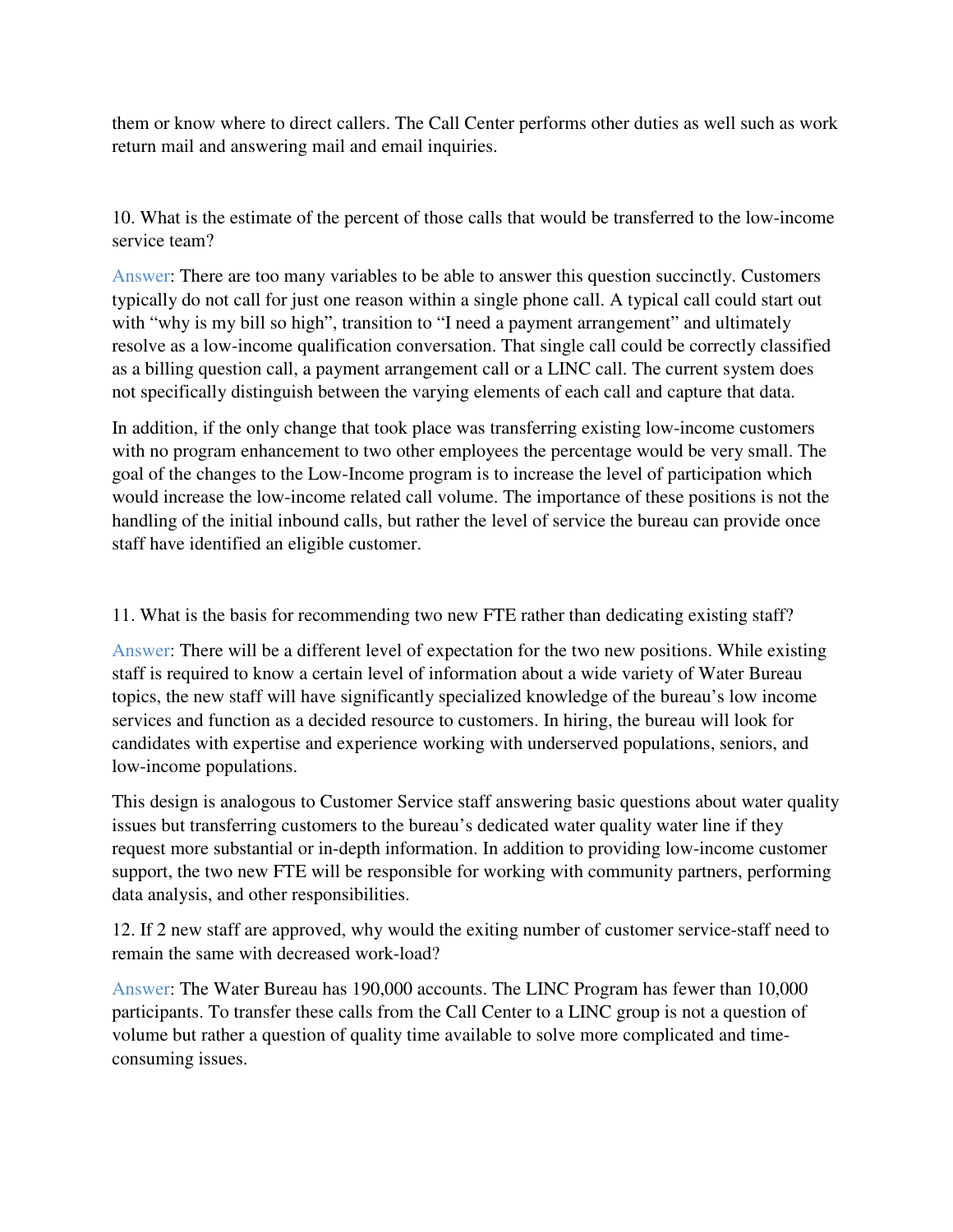13. Please provide the framework for the database mentioned during the Low- Income Subcommittee meeting. How will this information specifically be used to refine assistance programs?

Answer: The current iteration of the database includes all the fields completed by low-income discount applicants. These include source of income, income level, and household size. The bureau also can overlay other data from Cayenta such as consumption and shut-off records. In its current form, the spreadsheet provides a point-in-time snapshot of low-income customers, but upon the launch of the online application, the bureau will merge this data with the incoming data from the new application process, which will include race and ethnicity. How the bureau further refines the existing program will be determined by the incoming data trends.

## **B) Crises Voucher Increase**

14. The submitted proposal in the decision package is to increase the crises voucher from \$150 to \$300. In the Low-Income subcommittee, Liam provided data that the increase to \$300 roughly corresponded to increases in fees since the voucher was last raised. An alternative proposal was to increase the crises voucher to \$500. This proposal didn't appear to be connected to customer use data or demonstration of need. Please provide that information or how the \$500 proposal was created.

Answer: The state, through the Oregon Energy Assistance Program (OEAP), offers up to \$500 in crisis assistance for low-income households that have accrued energy debt. This assistance is offered by the bureau's service providers. In meetings with service providers/community organizations, bureau staff heard that aligning the value of the City's voucher with OEAP's would provide the flexibility service providers need to serve their clients that owe more than \$150 to PWB and BES. It is important to remember that the voucher can only cover debt, and does not provide a credit.

15. Concerns were raised in the subcommittee meeting that raising this across the board without a connection to need or bill amount also seems in contrast to the audit recommendations to use individual customer data to refine assistance. How does the proposal address these concerns?

Answer: Customers are not entitled to \$150, but up to \$150, depending on the crisis and the amount that the customers owes. In this sense, the crisis voucher is not only connected, but restricted to individual need. Raising the value of the crisis voucher to \$300 is based on combined rate increases relative to customers who are mainly on fixed incomes. Applying the combined rate increase to the crisis voucher from 2006-2017, the value would be raised \$150 to approximately \$290. In meetings with service providers/community organizations, bureau staff heard that to fully address the needs of different communities the value of the crisis voucher should be increased. Additionally, while shut-offs overall have significantly decreased over the past five years, the proportion of shut-offs that are low-income customers remains the same. The data suggests that when low-income customers are faced with a water shut-off, they do not have the means to pay their debt. Increasing the voucher is one component in reducing the shut-off rate for low-income customers. The bureau recommends raising the voucher to \$300 and analyzing the data on an on-going basis.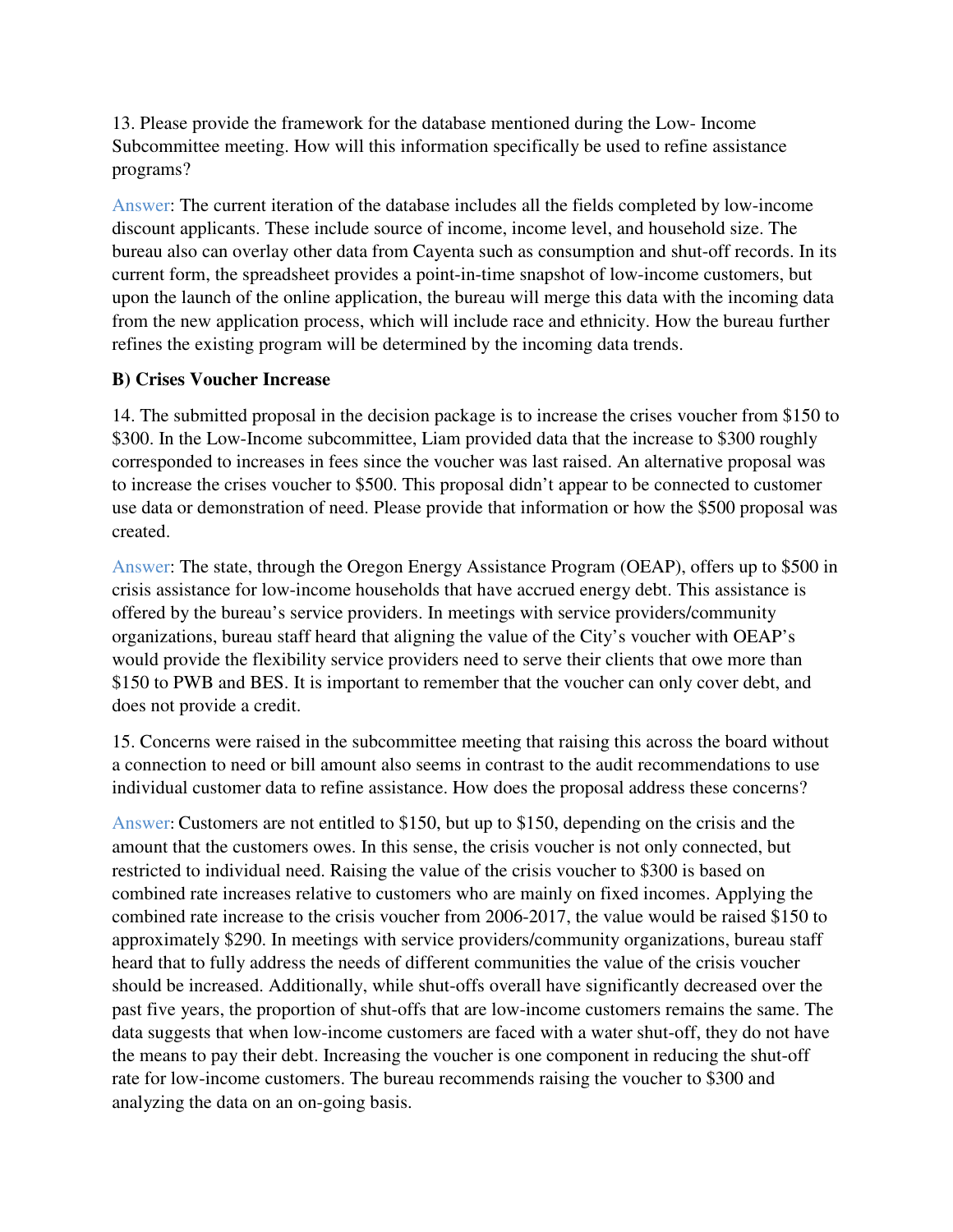16. The information provided to the subcommittee assumed 3,000 people would participate. How was that number determined?

Answer: Historically, PWB has budgeted for a 5,000 crisis vouchers annually, while currently serving under half of that number. Considering that the number of recipients has trended downwards, it is appropriate to budget for lower participation. However, with more targeted outreach, stronger relationships with community organizations, a higher income-qualification threshold and greater visibility, the bureau will need to budget for current participation trends, as well as acknowledging the likely increase in participation.

## **C) Income Guidelines to Reflect Local Incomes**

17. There is currently no estimate of how changing this guideline would affect participation or foregone revenue. Please provide those estimates.

Answer: Expansion of the income guidelines only impacts households of 1-4 people. Based on the "INCOME IN THE PAST 12 MONTHS (IN 2016 INFLATION-ADJUSTED DOLLARS) 2016 American Community Survey 1-Year Estimates" report on the U.S. Census website, the bureau determined that approximately 1,500 additional households would participate. This assumption is based on current participation rates for the expanded eligible households. The bureau currently plans for 10,000 low income participants annually, so a revision to 8,000 participants (6,600 currently + expansion), would result in a \$433,200 decrease to foregone revenue.

#### **D) New Discount for Extremely Low-Income Customers**

18. There is currently no estimate of how this new discount would affect participation or foregone revenue. Please provide those estimates.

Answer: There are currently 3,515 households that would qualify as extremely low income. Expanding their discount from 50% to 80%, assuming a typical bill, would result in a \$456,936 increase to foregone revenue.

The impact of revising budgeted participation rate and revising income guidelines results is a nominal increase (approximately \$24,000) to foregone revenue.

19. By how much does the bureau think this will reduce annual shutoffs? Has the bureau analyzed what portion of shutoffs currently are for customer in this very low-income band?

Answer: Just under ten percent of all shutoffs are estimated to occur in the extremely lowincome bracket. This proposal is based on providing equitable service to all customers. The current affordability standard established by the EPA is based on the average cost of water and sewer services as related to the median household income (MHI). The EPA sets the affordability threshold at 4.5 percent of household income. The combined utility rate compared with Portland's MHI is 2 percent. However, when this metric is applied to the lowest-income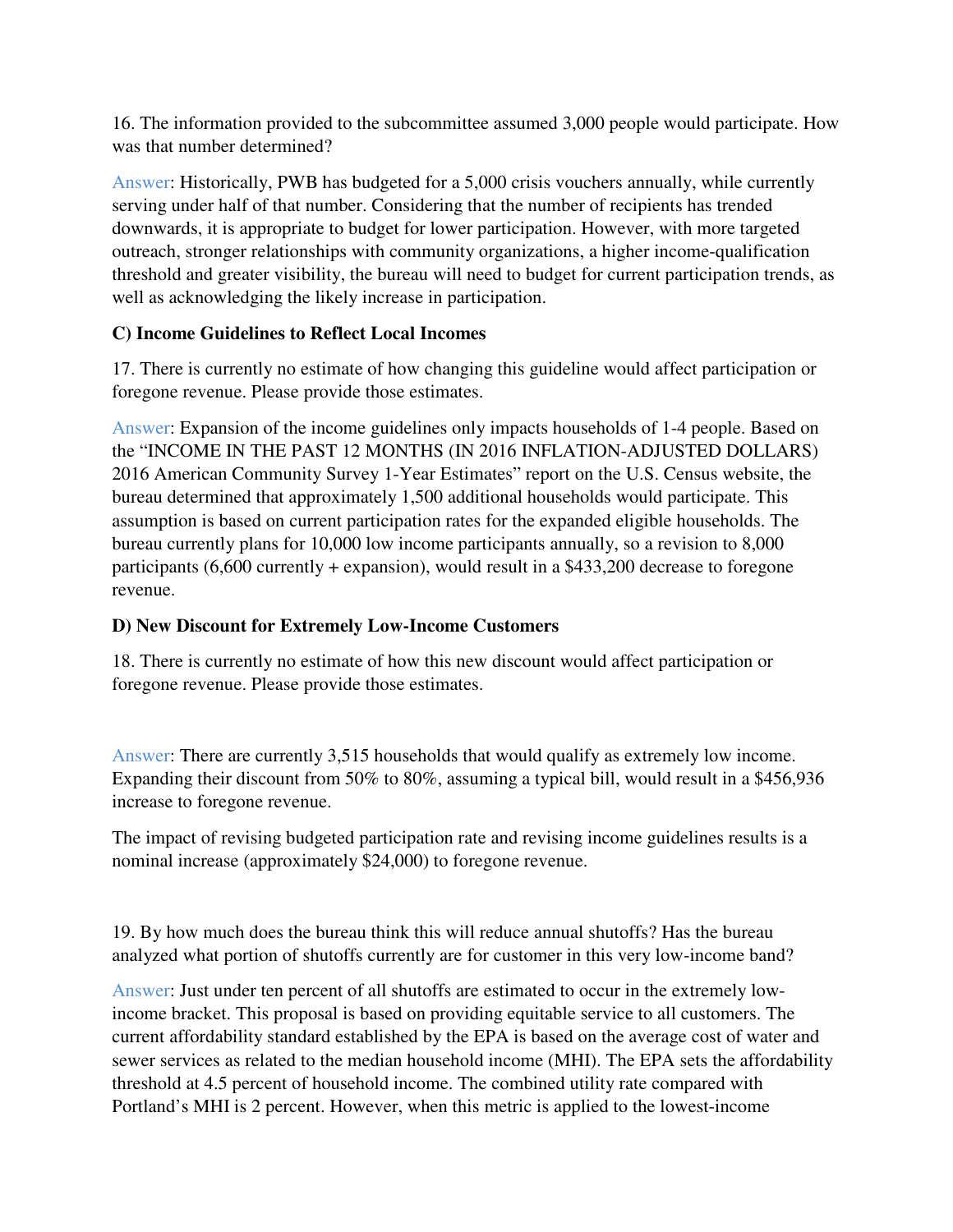customers the result is 8 percent. An 80 percent discount for the lowest-income customers would adjust the ratio to approximately 1.7 percent of their incomes.

#### E) Multifamily Rent Assistance

20. Please provide more information on how the multi-family crisis assistance program passes the 'Anderson test.'

Answer: Deputy City Attorney Karen Moynahan has provided this response:

The program is consistent with the Judge's decision in the *Anderson v. City of Portland* lawsuit because the payments from the ratepayer fund will be used to occasionally relieve City water consumers from a portion of their water bill. Because the water funds will be used to help multifamily dwellers pay for their water (albeit indirectly), the use of ratepayer funds is authorized by the Portland City Charter.

In the ratepayer lawsuit, the Court ruled that, to be authorized by the Portland City Charter, the use of ratepayer funds must be reasonably related to the provision of water and sewer services. The Judge's ruling on SDC waivers is directly analogous to the proposed Multifamily Rent Assistance program. In 1999, to encourage the construction of affordable housing, Council agreed to waive the water SDCs that it would otherwise charge to developers who were connecting to the City's water system. Subsequently, Council decided to also waive SDCs for the construction of accessory dwelling units. In the *Anderson* litigation, Plaintiffs argued that the SDC waivers violated the City Charter restrictions on expenditures from the water fund because they were made with the goal of increasing affordable housing. Thus, Plaintiffs argued, the "expenditures" were not related to the provision of water services. The City's position was that the SDC waivers were not "expenditures," so the Charter limitations on Council's authority to spend ratepayer funds did not apply; and that even if SDC waivers were treated as expenditures, the waivers are reasonably related to the provision of water services.

The Court disagreed with Plaintiffs' contention, concluding that "[e]ven if the Charter limitations on expenditures from the water fund apply to the SDC waivers—an issue the court does not decide—the Council's decision to waive those fees is related to the city's water's services because the charges would otherwise be imposed to connect the structures to the water system." The court further concluded that the "fact that the decision to waive SDC charges for certain developments was designed to serve an additional public policy goal—encourage the construction of more affordable housing—does not make it unrelated to water services."

Applying the court's ruling on SDC waivers to the instant matter, the Water Bureau's proposal to provide water and sewer bill reimbursements to tenants in multi-family buildings is authorized under the City Charter. The Water Bureau is proposing to reimburse qualified tenants out of the water fund, which may or may not be considered an "expenditure" of ratepayer funds. Viewed conservatively as an expenditure for the purposes of this analysis, the reimbursed funds are related to the provision of water services because they are being disbursed to assist tenants in paying their water and sewer bills, which they pay indirectly through their rent. In fact, if these same qualified utility consumers resided in single-family dwelling, they would be entitled to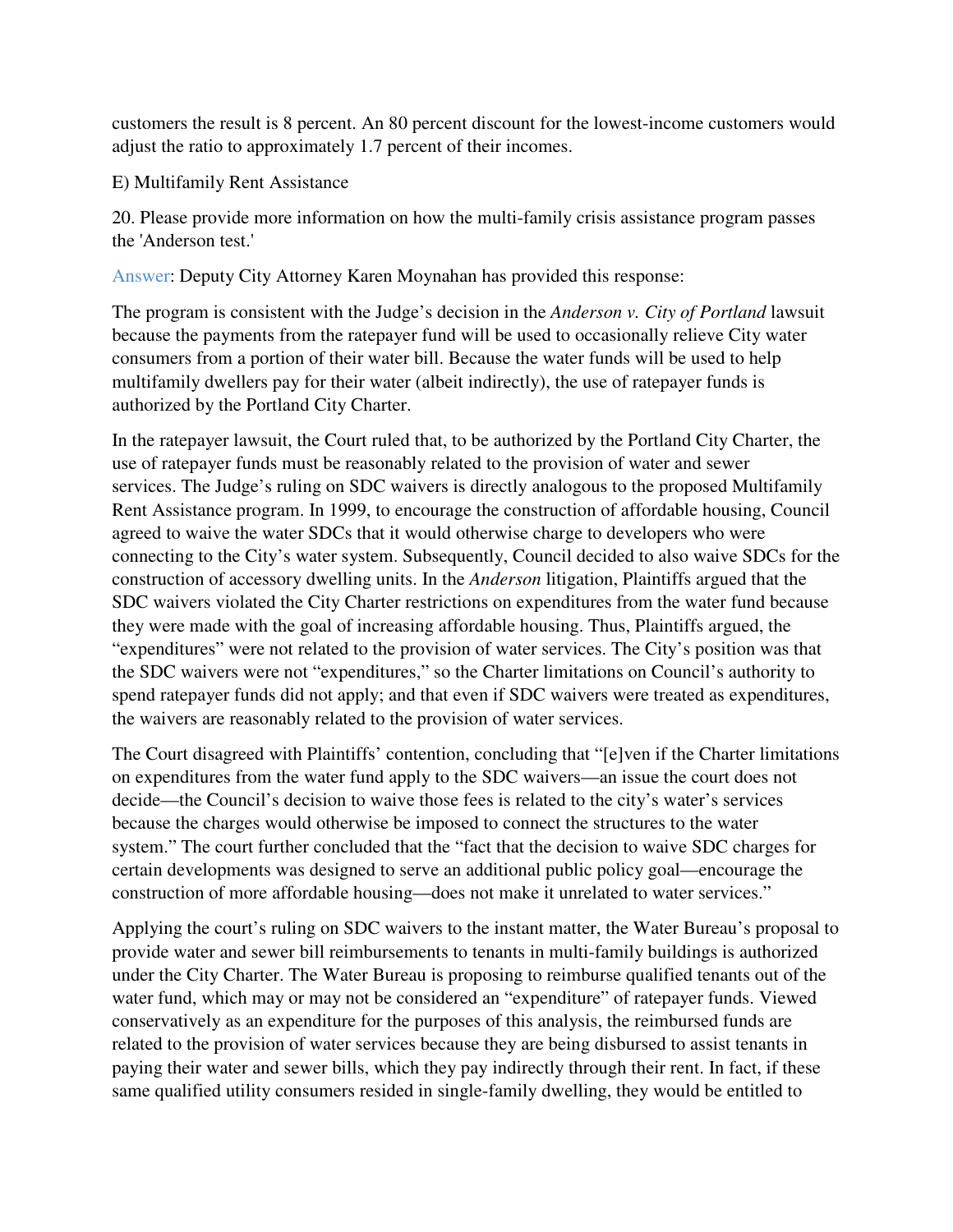water and sewer bill credit because they would receive a bill from the City under its bill relief program. Therefore, the proposed program passes the Anderson test because the use of ratepayer funds to assist tenants with their rent, in an amount that is calculated to relate to a certain average water use, is reasonably related to the provision of water services.

21. If asked, can you track the \$500 assistance backwards to water bills or forward from Home Forward to community organizations to renters.

Answer: Determining low-income assistance based on the consumption of a specific building is not feasible due to the inherent administrative costs. Instead, the assistance amount (up to \$500 annually), is based on the average annual water and sewer consumption in a multi-family unit in the City of Portland. The bureau's current low-income discount is based on the median singlefamily household consumption, and not actual consumption.

22. The estimate of the multifamily households that would receive assistance is 1,200. This is the same number currently served by Home Forward as presented at the subcommittee meeting. Would this proposal increase the number of people receiving eviction assistance or would it increase the amount of assistance received by the same people? If it increases the amount of assistance for the same number of people, what data do you have that supports the need for an increase in the amount of assistance provided?

Answer: Considering that each rent assistance case is unique with multiple factors, some cases will be supplemented by utility assistance, and some will only require bureau funds. While the amount of bureau funding for each case will vary, no case will receive more than \$500 of bureau utility assistance in one year. PWB will track and analyze this data, as well as other data, and make appropriate adjustments upon review with Home Forward at the end of the first year of implementation.

23. Several members have raised concerns about how the costs for this assistance which would benefit a small number of residents would increase the cost burden on the low-income residents who do not receive assistance. How has the bureau addressed this concern?

Answer: The additional cost of funding multi-family assistance would be spread across the entire customer base, and not exclusively to multi-family buildings. The additional combined cost of this proposal is \$600,000.

24. Members also raised concerns about setting performance metrics for accountability. How are those suggestions being incorporated?

Answer: The Customer Services Director and the new Low-Income Services Program Manager will establish performance metrics for the effectiveness of low-income services improvements overall (not exclusively multi-family assistance). Accountability for multi-family crisis